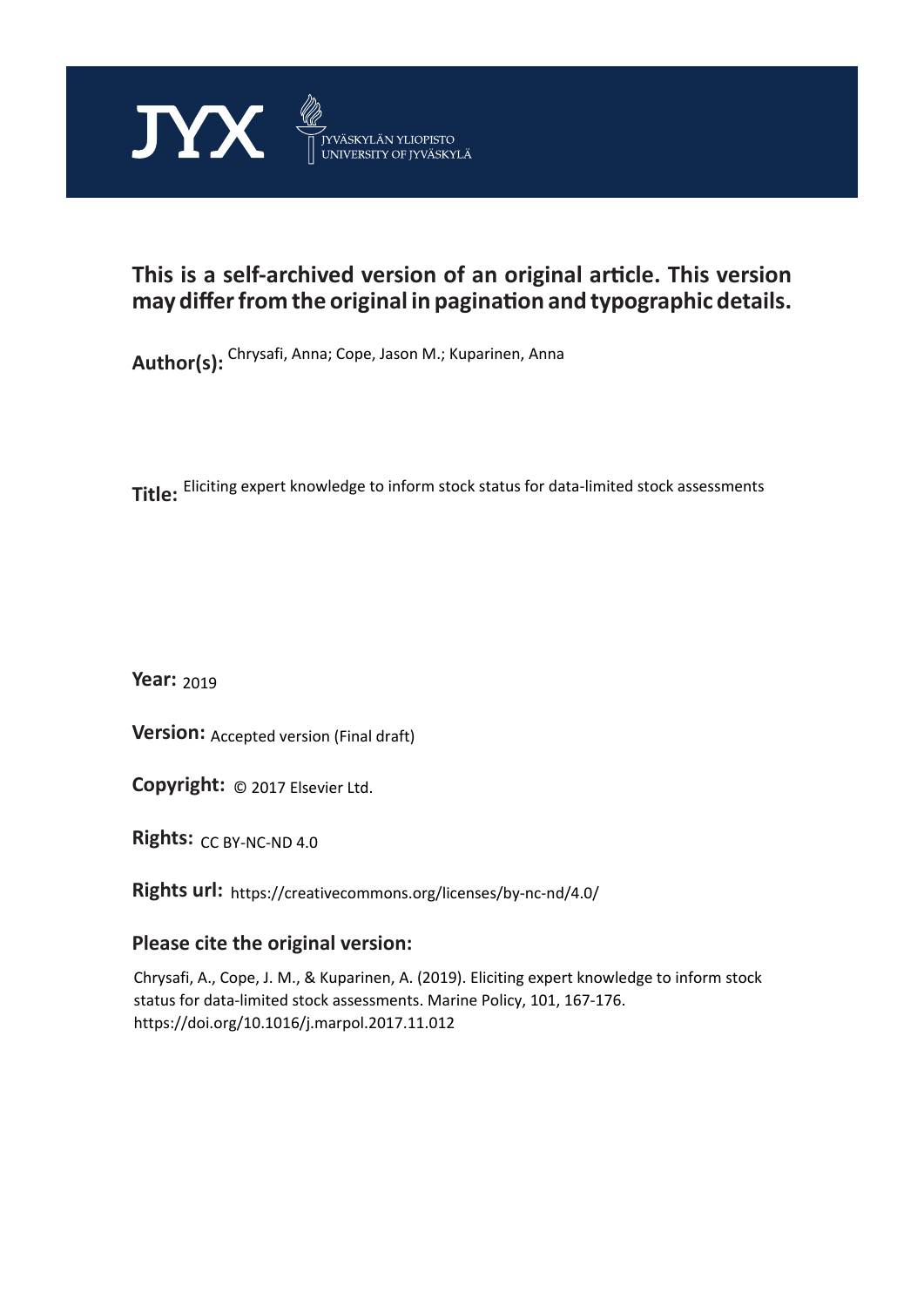## **Supplementary material**

**Table S1: Data on catch and length compositions provided to experts.**

| Species               | Short catch time-series |                       | Full catch time-series |                       |
|-----------------------|-------------------------|-----------------------|------------------------|-----------------------|
|                       | Data-set a              | Data-set b            | Data-set c             | Data-set d            |
| Aurora rockfish       | Catch: 1983-2010        | Catch: 1983-2010      | Catch: 1916-2010       | Catch: 1916-2010      |
|                       | Length comp: 2010       | Length comp: 2010 and | Length comp:2010       | Length comp: 2010 and |
|                       |                         | 1994                  |                        | 1978                  |
| Bocaccio              | Catch: 1975-2010        | Catch: 1975-2010      | Catch: 1892-2010       | Catch: 1892-2010      |
|                       | Length comp:2010        | Length comp: 2010 and | Length comp:2010       | Length comp: 2010 and |
|                       |                         | 1994                  |                        | 1978                  |
| Cabezon               | Catch: 1981-2009        | Catch: 1981-2009      | Catch: 1916-2009       | Catch: 1916-2009      |
|                       | Length comp:2008        | Length comp: 2008 and | Length comp:2008       | Length comp: 2008 and |
|                       |                         | 1994                  |                        | 1980                  |
| Canary rockfish       | Catch: 1983-2010        | Catch: 1983-2010      | Catch: 1916-2010       | Catch: 1916-2010      |
|                       | Length comp:2010        | Length comp: 2010 and | Length comp:2010       | Length comp: 2010 and |
|                       |                         | 1991                  |                        | 1973                  |
| Darkblotched rockfish | Catch: 1983-2010        | Catch: 1983-2010      | Catch: 1916-2010       | Catch: 1916-2010      |
|                       | Length comp:2010        | Length comp: 2010 and | Length comp:2010       | Length comp: 2010 and |
|                       |                         | 1994                  |                        | 1979                  |
| Dover sole            | Catch: 1980-2010        | Catch: 1980-2010      | Catch: 1911-2010       | Catch: 1911-2010      |
|                       | Length comp: 2009       | Length comp:2009 and  | Length comp: 2009      | Length comp: 2009 and |
|                       |                         | 1993                  |                        | 1978                  |
| Petrale sole          | Catch: 1971-2010        | Catch: 1971-2010      | Catch: 1876-2010       | Catch: 1876-2010      |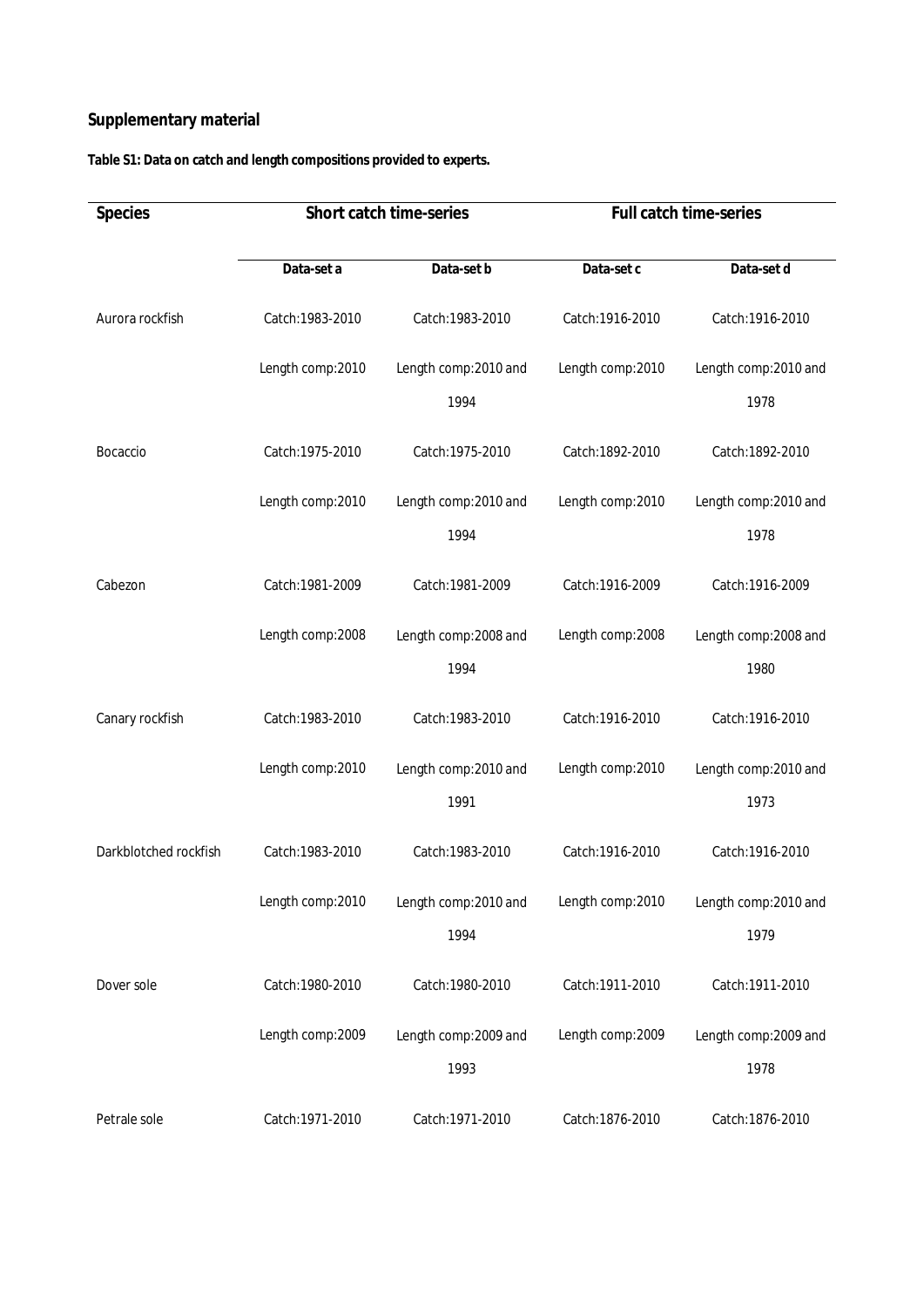|                       | Length comp:2010  | Length comp: 2010 and | Length comp:2010  | Length comp: 2010 and |
|-----------------------|-------------------|-----------------------|-------------------|-----------------------|
|                       |                   | 1987                  |                   | 1964                  |
| Shortspine thornyhead | Catch: 1978-2010  | Catch: 1978-2010      | Catch: 1901-2010  | Catch: 1901-2010      |
|                       | Length comp:2010  | Length comp: 2010 and | Length comp:2010  | Length comp: 2010 and |
|                       |                   | 1994                  |                   | 1979                  |
| Longspine thornyhead  | Catch: 1997-2010  | Catch: 1997-2010      | Catch: 1964-2010  | Catch: 1964-2010      |
|                       | Length comp:2010  | Length comp: 2010 and | Length comp:2010  | Length comp: 2010 and |
|                       |                   | 1994                  |                   | 1978                  |
| Widow rockfish        | Catch: 1983-2010  | Catch: 1983-2010      | Catch: 1916-2010  | Catch: 1916-2010      |
|                       | Length comp: 2010 | Length comp: 2010 and | Length comp: 2010 | Length comp: 2010 and |
|                       |                   | 1994                  |                   | 1980                  |
| Arrowtooth flounder   | Catch: 2001-2010  | Catch: 2001-2010      | Catch: 1974-2010  | Catch: 1974-2010      |
|                       | Length comp:2010  | Length comp: 2010 and | Length comp:2010  | Length comp: 2010 and |
|                       |                   | 1994                  |                   | 1978                  |
| Greenland halibut     | Catch: 1996-2010  | Catch: 1996-2010      | Catch: 1960-2010  | Catch: 1960-2010      |
|                       | Length comp:2010  | Length comp: 2010 and | Length comp:2010  | Length comp: 2010 and |
|                       |                   | 1994                  |                   | 1979                  |
| Alaska plaice         | Catch: 2000-2010  | Catch: 2000-2010      | Catch: 1975-2010  | Catch: 1975-2010      |
|                       | Length comp: 2010 | Length comp: 2010 and | Length comp: 2010 | Length comp: 2010 and |
|                       |                   | 1994                  |                   | 1978                  |
| Atka mackerel         | Catch: 2001-2010  | Catch: 2001-2010      | Catch: 1977-2010  | Catch: 1977-2010      |
|                       | Length comp:2010  | Length comp:2010 and  | Length comp:2010  | Length comp: 2010 and |
|                       |                   | 2000                  |                   | 1989                  |
| Pacific Ocean Perch   | Catch: 1996-2010  | Catch: 1996-2010      | Catch: 1961-2010  | Catch: 1961-2010      |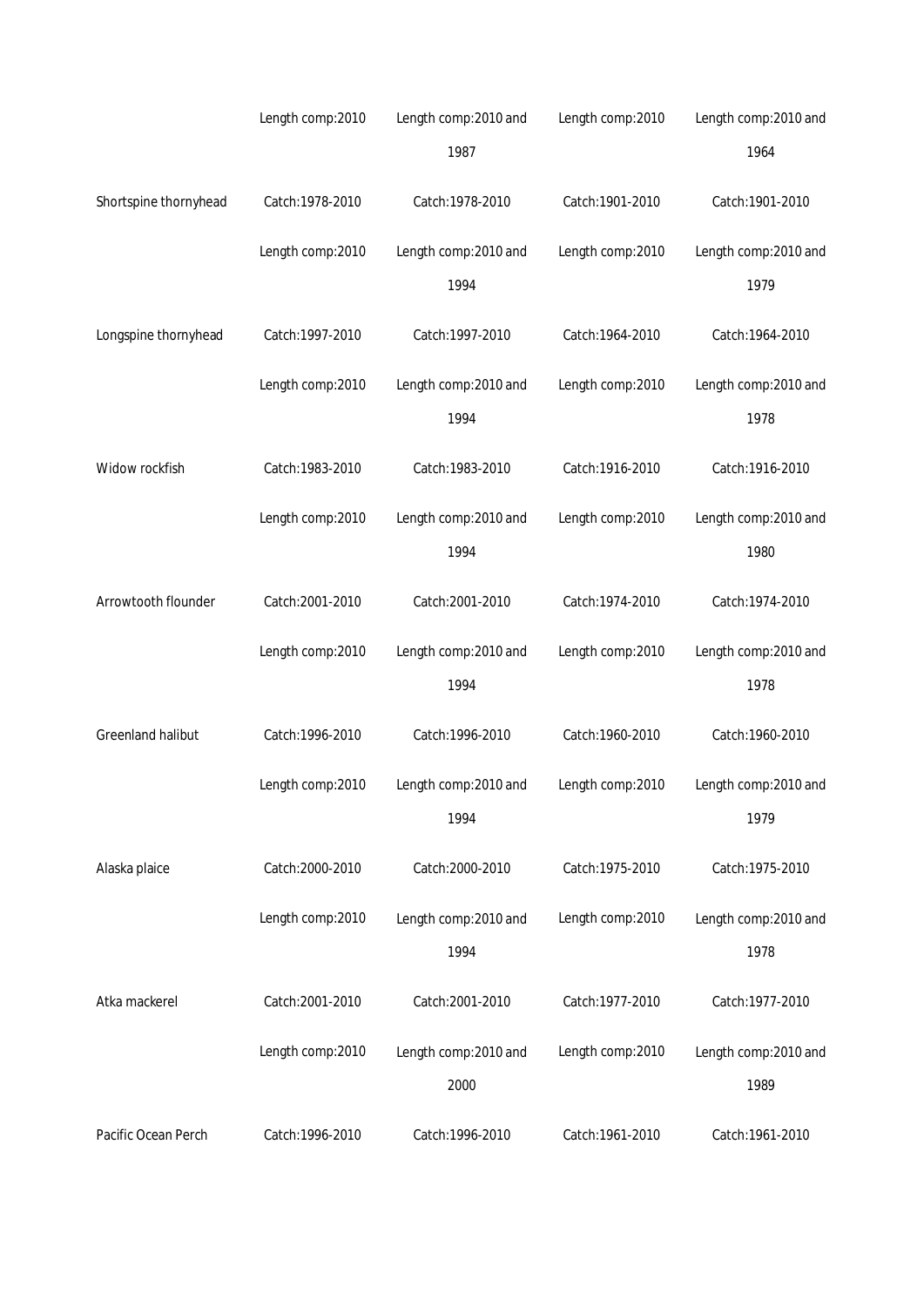|                   | Length comp:2010    | Length comp: 2010 and | Length comp:2010    | Length comp: 2010 and |
|-------------------|---------------------|-----------------------|---------------------|-----------------------|
|                   |                     | 1998                  |                     | 1987                  |
| Sablefish         | Catch: 1996-2010    | Catch: 1996-2010      | Catch: 1960-2010    | Catch: 1960-2010      |
|                   | Length comp:2010    | Length comp:2010 and  | Length comp:2010    | Length comp:2010 and  |
|                   |                     | 2000                  |                     | 1990                  |
| Yellowfin sole    | Catch: 1994-2010    | Catch: 1994-2010      | Catch: 1954-2010    | Catch: 1954-2010      |
|                   | Length comp:2010    | Length comp: 2010 and | Length comp: 2010   | Length comp: 2010 and |
|                   |                     | 1998                  |                     | 1987                  |
| Northern rockfish | Catch: 1996-2010    | Catch: 1996-2010      | Catch: 1961-2010    | Catch: 1961-2010      |
|                   | Length comp:2010    | Length comp: 2010 and | Length comp:2010    | Length comp: 2010 and |
|                   |                     | 2000                  |                     | 1990                  |
| Simulated stocks  | Catch: 15 yrs       | Catch: 15 yrs         | Catch: 50 yrs       | Catch: 50 yrs         |
|                   | Length comp:year 50 | Length comp: year 40  | Length comp:year 50 | Length comp: year 30  |
|                   |                     | and 50                |                     | and 50                |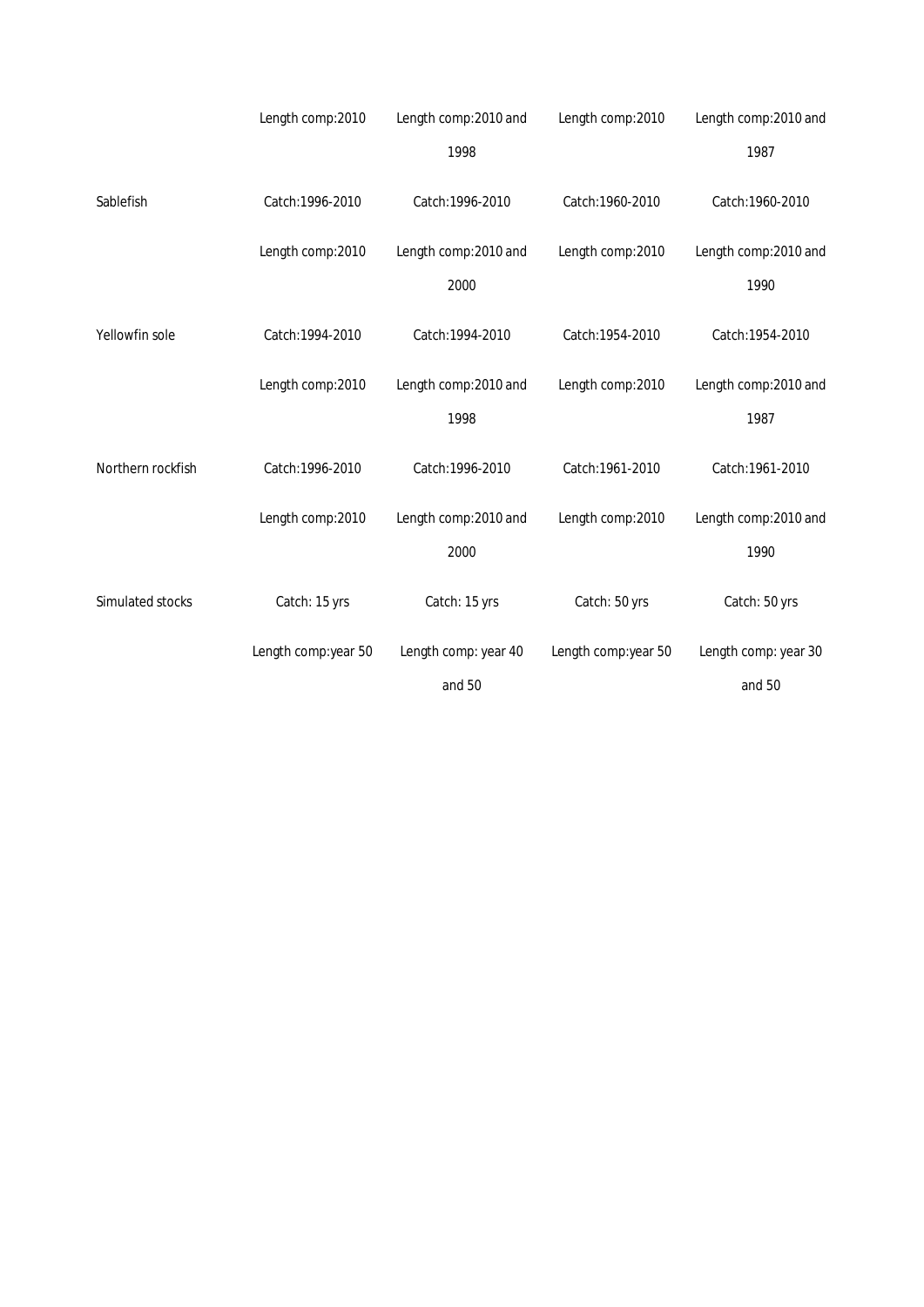**Table S1: Coefficients for each level of main effects and their interactions from the final models for median RE and RE interquartile range.**

## **ME ~ Stock status\*Level**

|                    | Estimate   | Std. Error | t value   | Pr(> t )    |
|--------------------|------------|------------|-----------|-------------|
| (Intercept)        | 0.57983    | 0.08178    | 7.09      | 4.96E-12*** |
| Status1            | $-0.69211$ | 0.09273    | $-7.464$  | 4.13E-13*** |
| Status2            | $-1.04709$ | 0.09443    | $-11.089$ | 2.00E-16*** |
| Status3            | $-1.28323$ | 0.09676    | $-13.262$ | 2.00E-16*** |
| Level <sub>2</sub> | 0.1258     | 0.11565    | 1.088     | 0.2772      |
| Level3             | 0.17765    | 0.11565    | 1.536     | 0.1252      |
| Status1:Level2     | $-0.27658$ | 0.13113    | $-2.109$  | $0.0355*$   |
| Status2:Level2     | $-0.25638$ | 0.13354    | $-1.92$   | 0.0555      |
| Status3:Level2     | $-0.07484$ | 0.13684    | $-0.547$  | 0.5847      |
| Status1:Level3     | $-0.03724$ | 0.13113    | $-0.284$  | 0.7765      |
| Status2:Level3     | $-0.28404$ | 0.13354    | $-2.127$  | $0.0339*$   |
| Status3:Level3     | $-0.31817$ | 0.13684    | $-2.325$  | $0.0205*$   |
| IQR ~ Status*Level |            |            |           |             |

|             | Estimate | Std. Error | t value- | Pr(> t )      |
|-------------|----------|------------|----------|---------------|
| (Intercept) | 0.54798  | 0.1033     | 5.305    | $1.75E-07***$ |